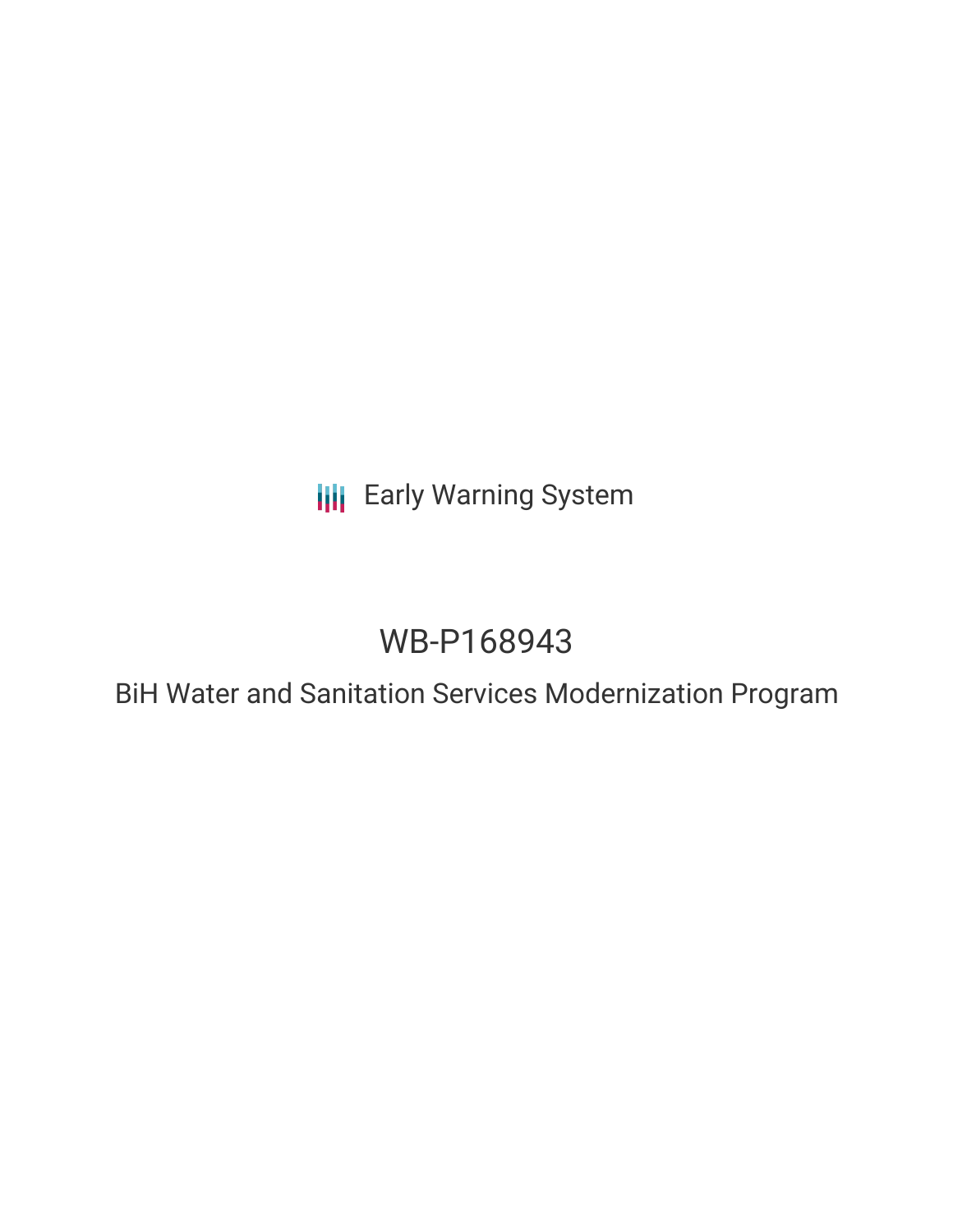

## **Quick Facts**

| <b>Countries</b>               | Bosnia and Herzegovina                   |
|--------------------------------|------------------------------------------|
| <b>Financial Institutions</b>  | World Bank (WB)                          |
| <b>Status</b>                  | Proposed                                 |
| <b>Bank Risk Rating</b>        | U                                        |
| <b>Voting Date</b>             | 2020-09-16                               |
| <b>Borrower</b>                | Ministry of Finance and Treasury         |
| <b>Sectors</b>                 | Law and Government, Water and Sanitation |
| <b>Investment Type(s)</b>      | Loan                                     |
| <b>Investment Amount (USD)</b> | \$75.00 million                          |
| <b>Project Cost (USD)</b>      | \$458.00 million                         |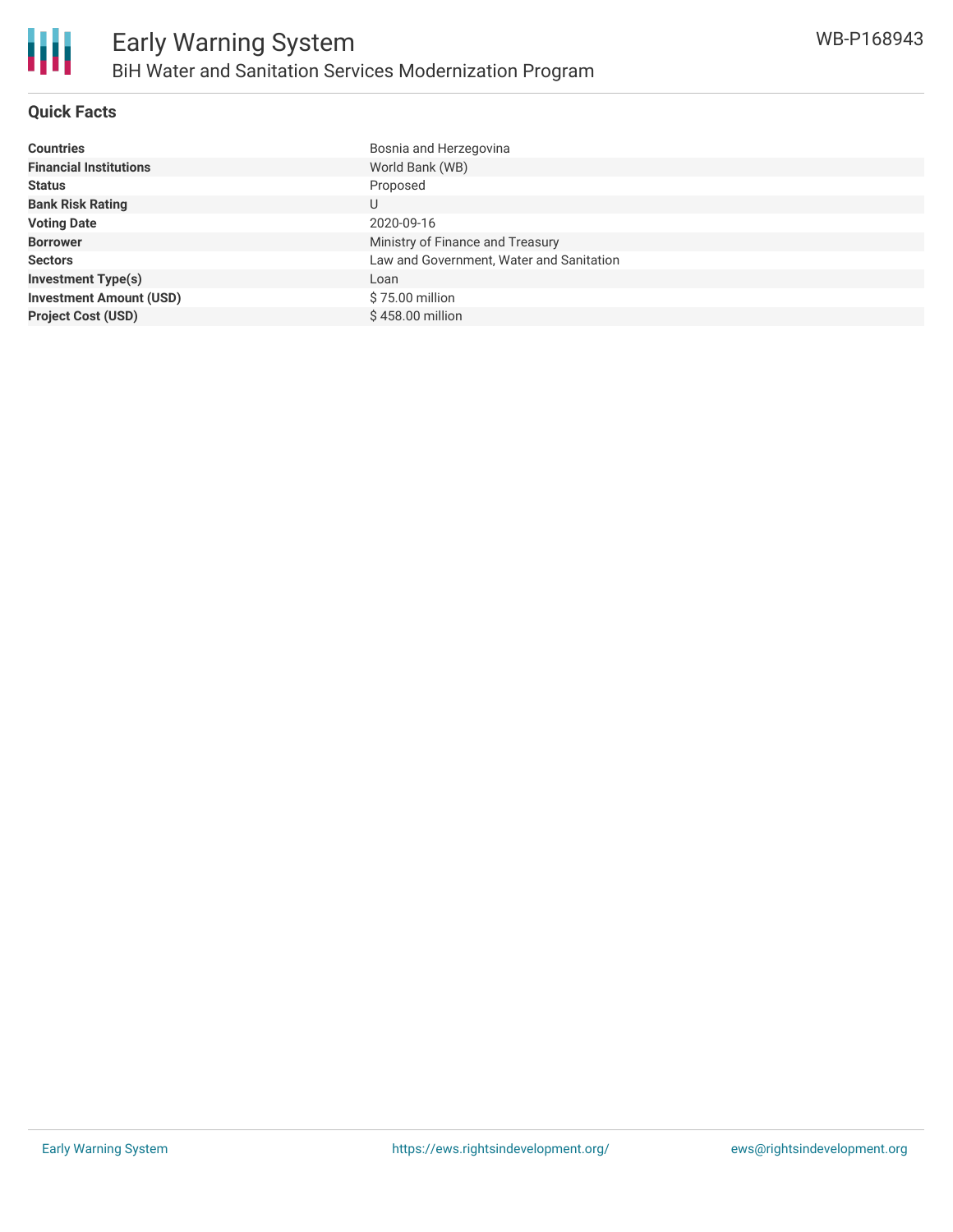

## **Project Description**

According to the Bank's documents, this project provides support to the government of Bosnia and Herzegovina to strengthen the institutional capacity and improve public water and sanitation service delivery.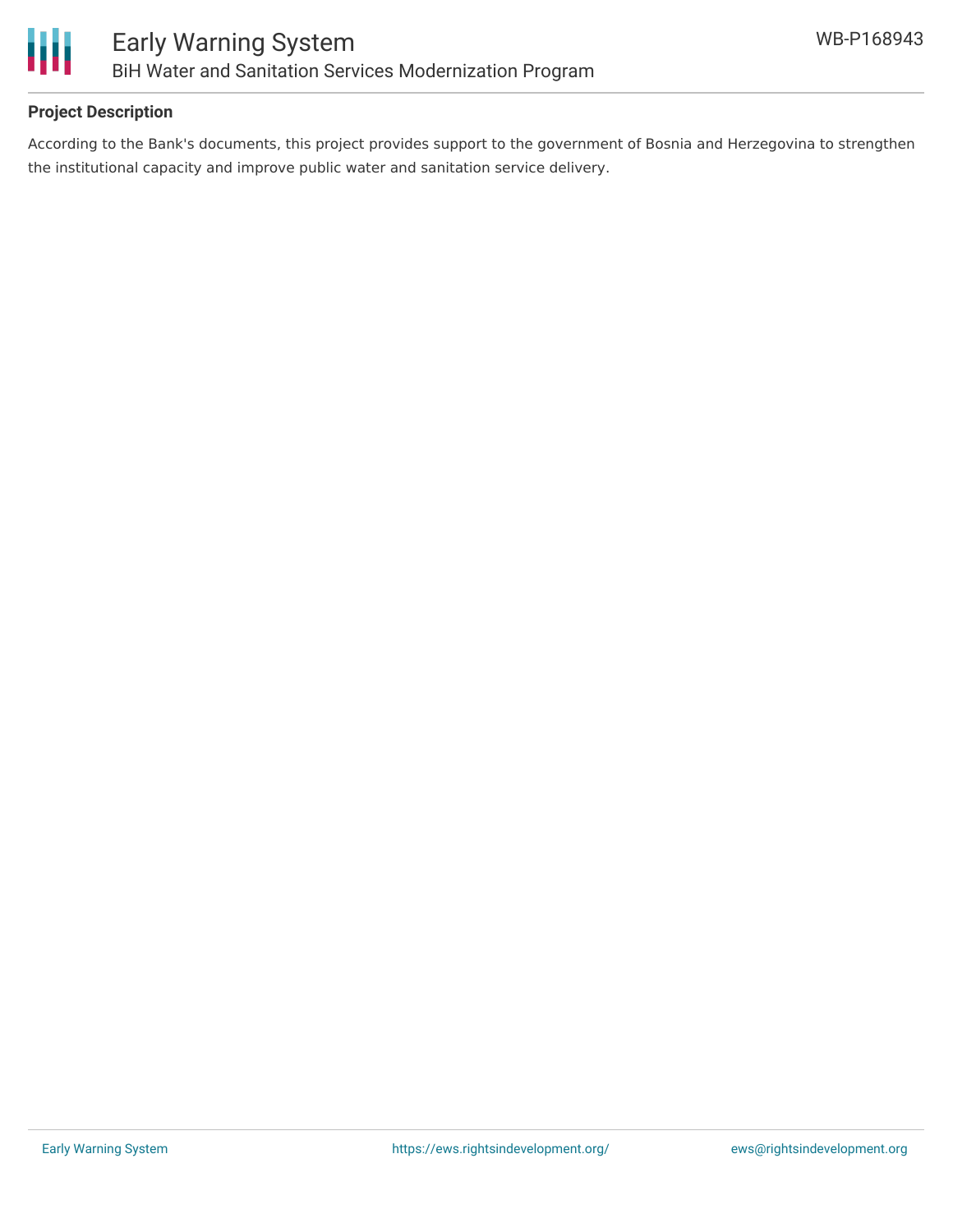

## **Investment Description**

World Bank (WB)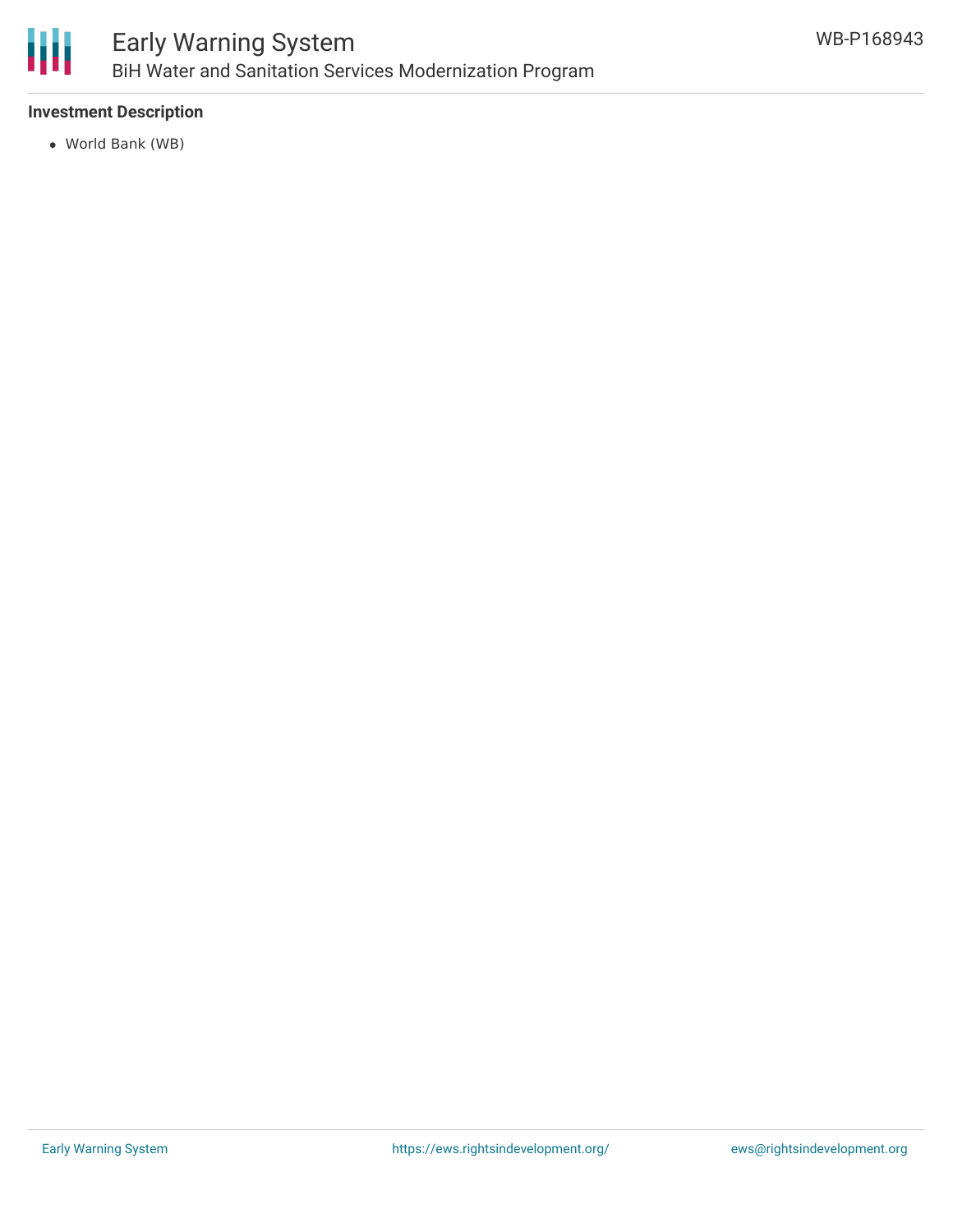## **Contact Information**

No contact information available at time of writing.

#### **ACCOUNTABILITY MECHANISM OF WORLD BANK**

The World Bank Inspection Panel is the independent complaint mechanism and fact-finding body for people who believe they are likely to be, or have been, adversely affected by a World Bank-financed project. If you submit a complaint to the Inspection Panel, they may investigate to assess whether the World Bank is following its own policies and procedures for preventing harm to people or the environment. You can contact the Inspection Panel or submit a complaint by emailing ipanel@worldbank.org. You can learn more about the Inspection Panel and how to file a complaint at: http://ewebapps.worldbank.org/apps/ip/Pages/Home.aspx.